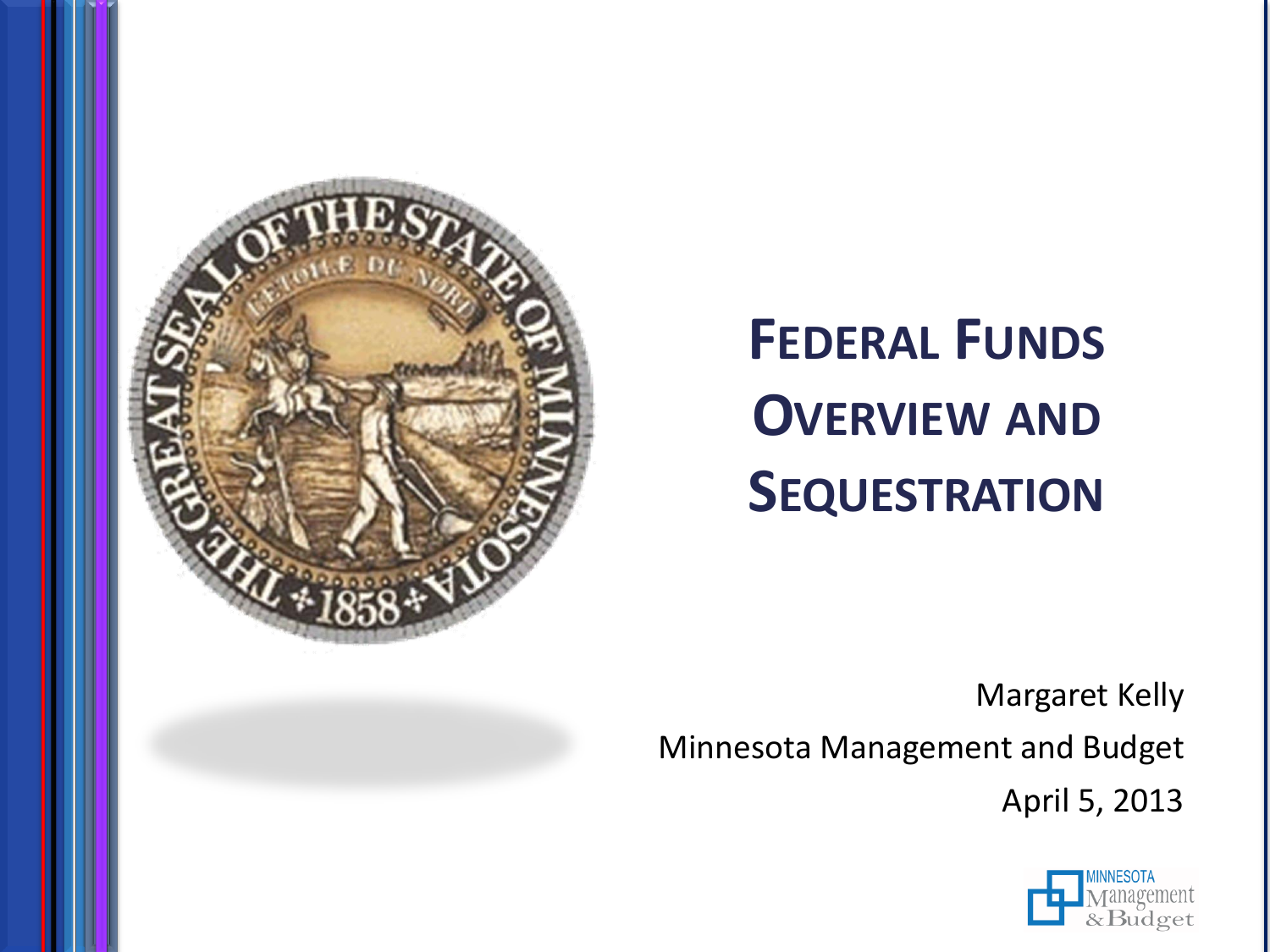## **Federal Funds Overview**

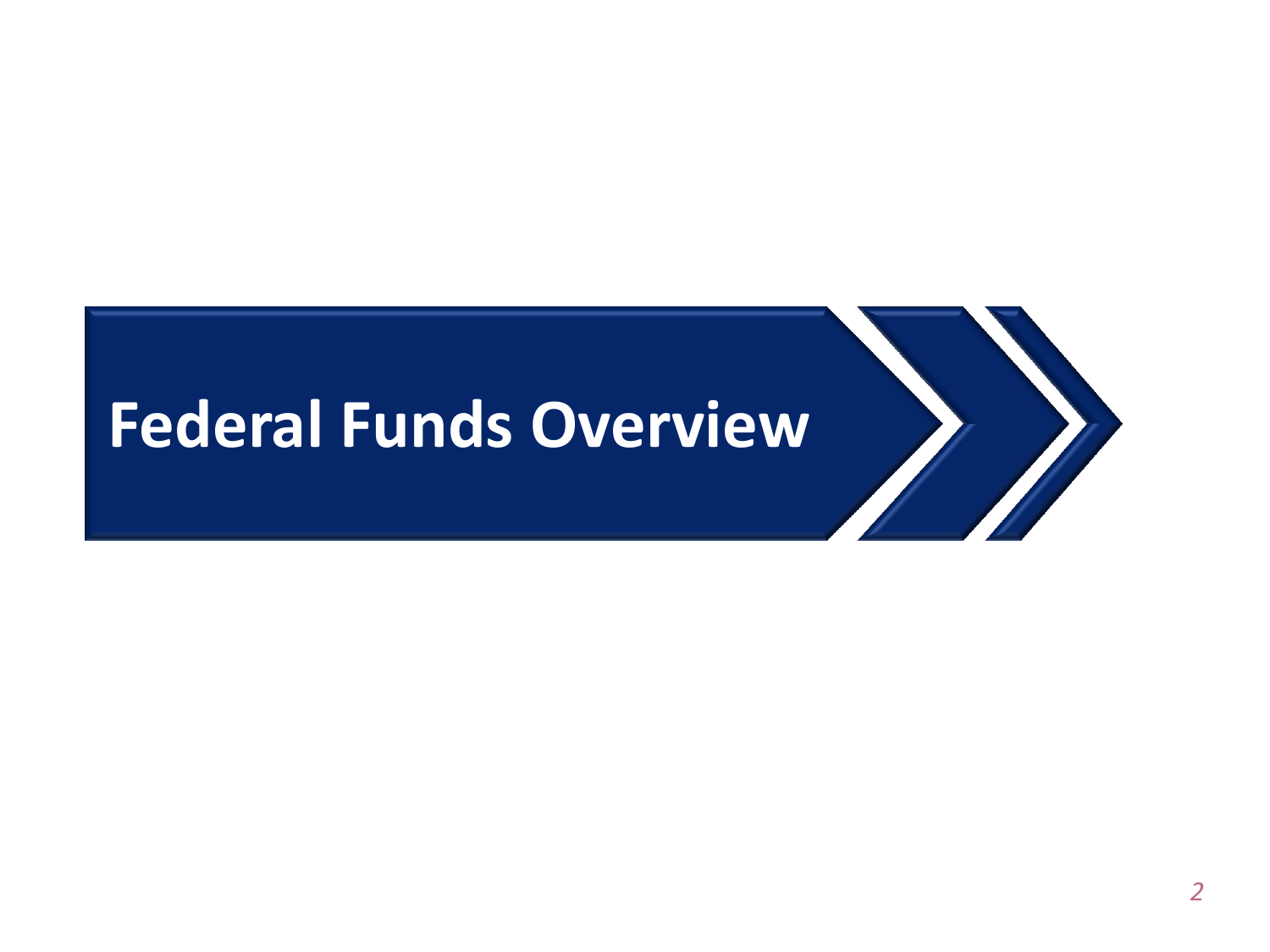## **Federal Funds in Minnesota**

- o Federal spending impacts Minnesota through direct payments, grants, procurement and wages
- o Not all federal grants are distributed at the state level.
	- Example Headstart
- **o** Some federal funds received by the state are pass-thru to other political jurisdictions
	- Examples Title I and Special Education, Community Development Block Grant
- **•** The four largest federal grant categories are Medicaid (Medical Assistance), highway planning and construction, cash and food assistance and education funding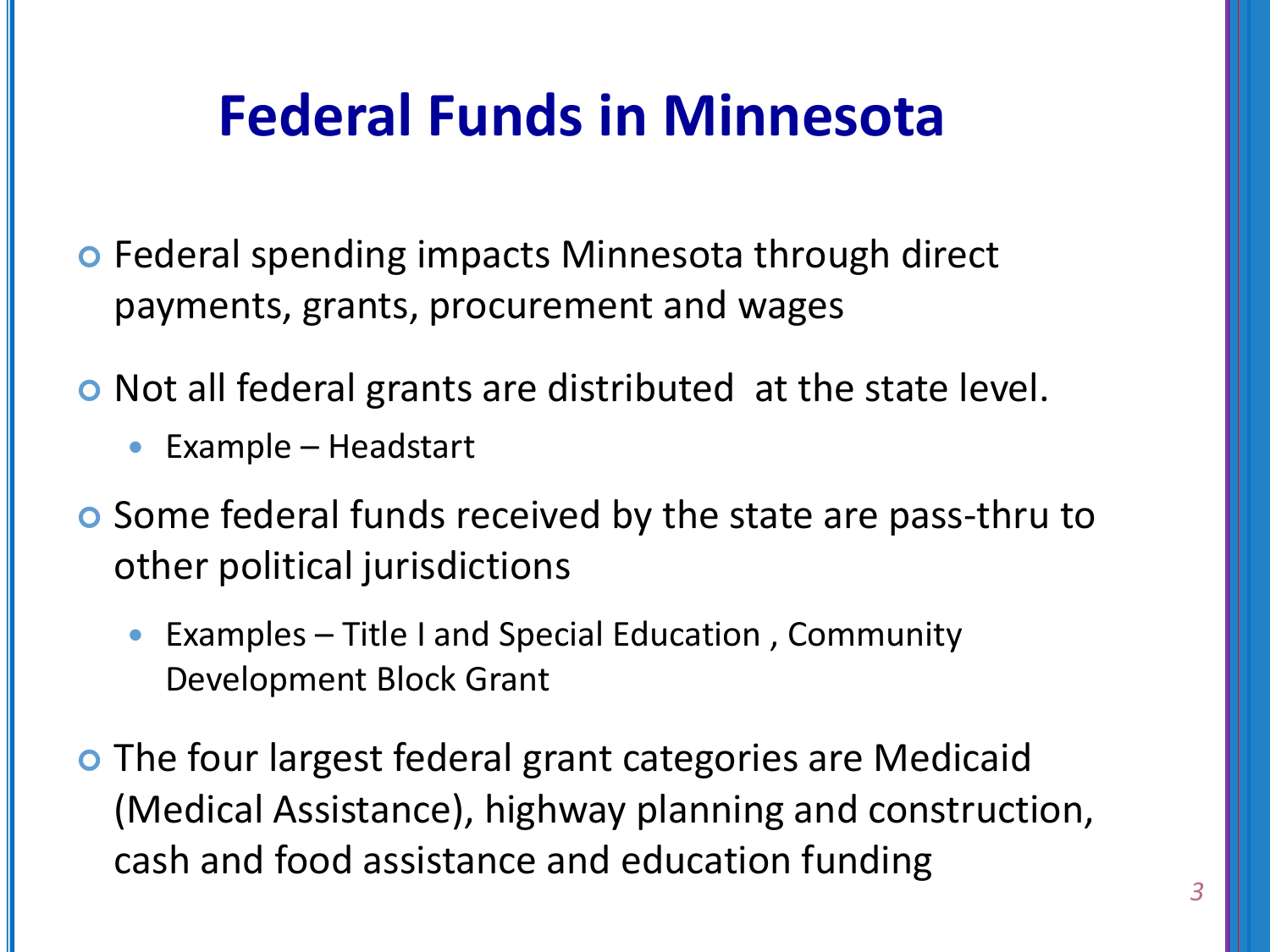## **Minnesota Ranks 49th Among States in Per Capita Federal Expenditures**



Source: FFIS 'State Policy Report', October 2011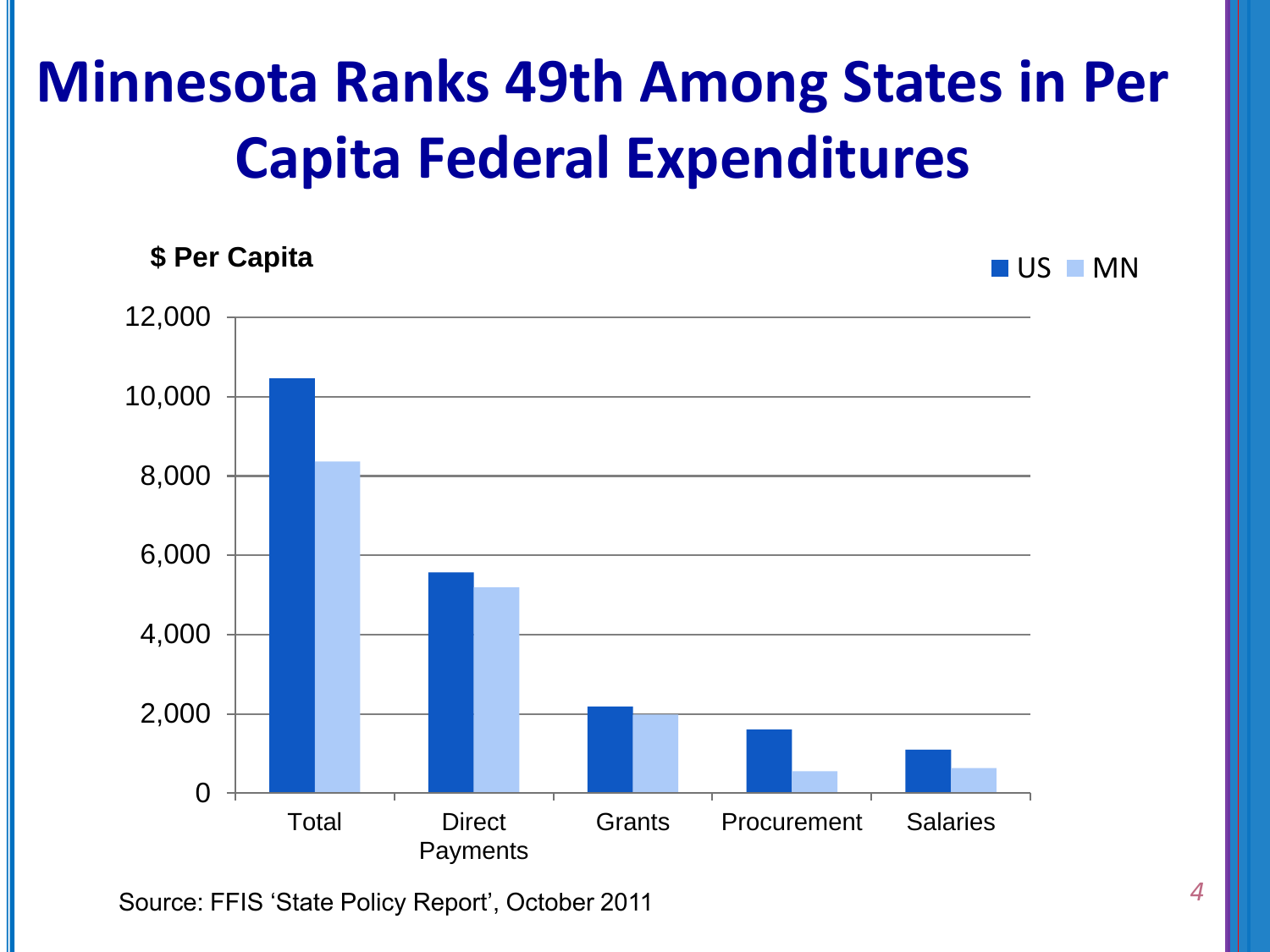## **Federal Funds in State Budget**

- Approximately 30% of the FY2014-15 budget
- \$9.7 billion federal revenue in FY 2014
	- \$4.9 B Medicaid
	- \$1.1 B Human Services
	- \$0.8 B Education
	- \$0.9 B Transportation
	- \$2.0 B grant funds across the rest of state government
- Approximately 10% (3,143) of the state's full-time equivalents are federally funded (FY 2012)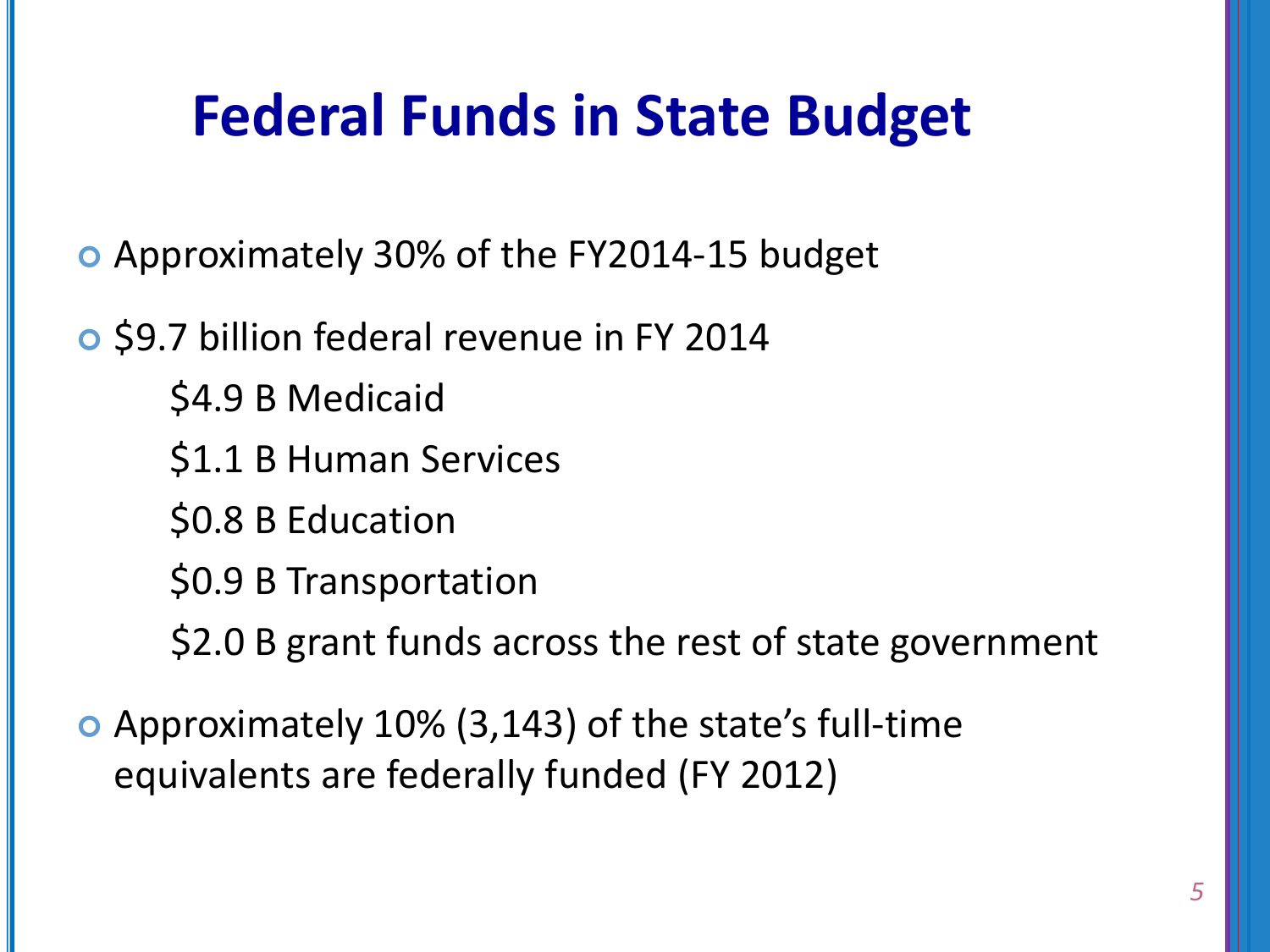#### **Minnesota State Agencies Will Receive an Estimated \$19.7 billion in Federal Revenue in FY 2014-15**

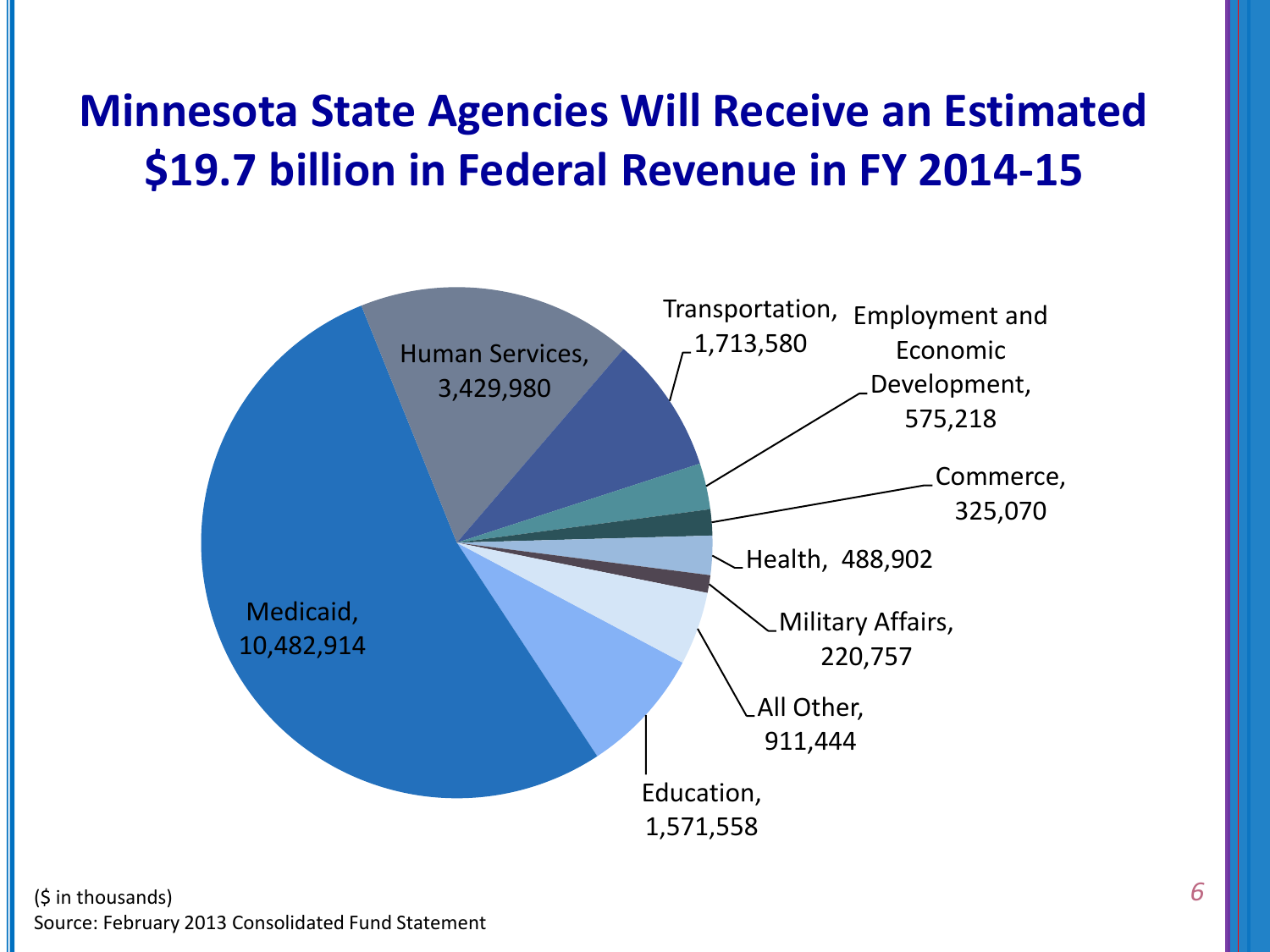# **Sequestration**

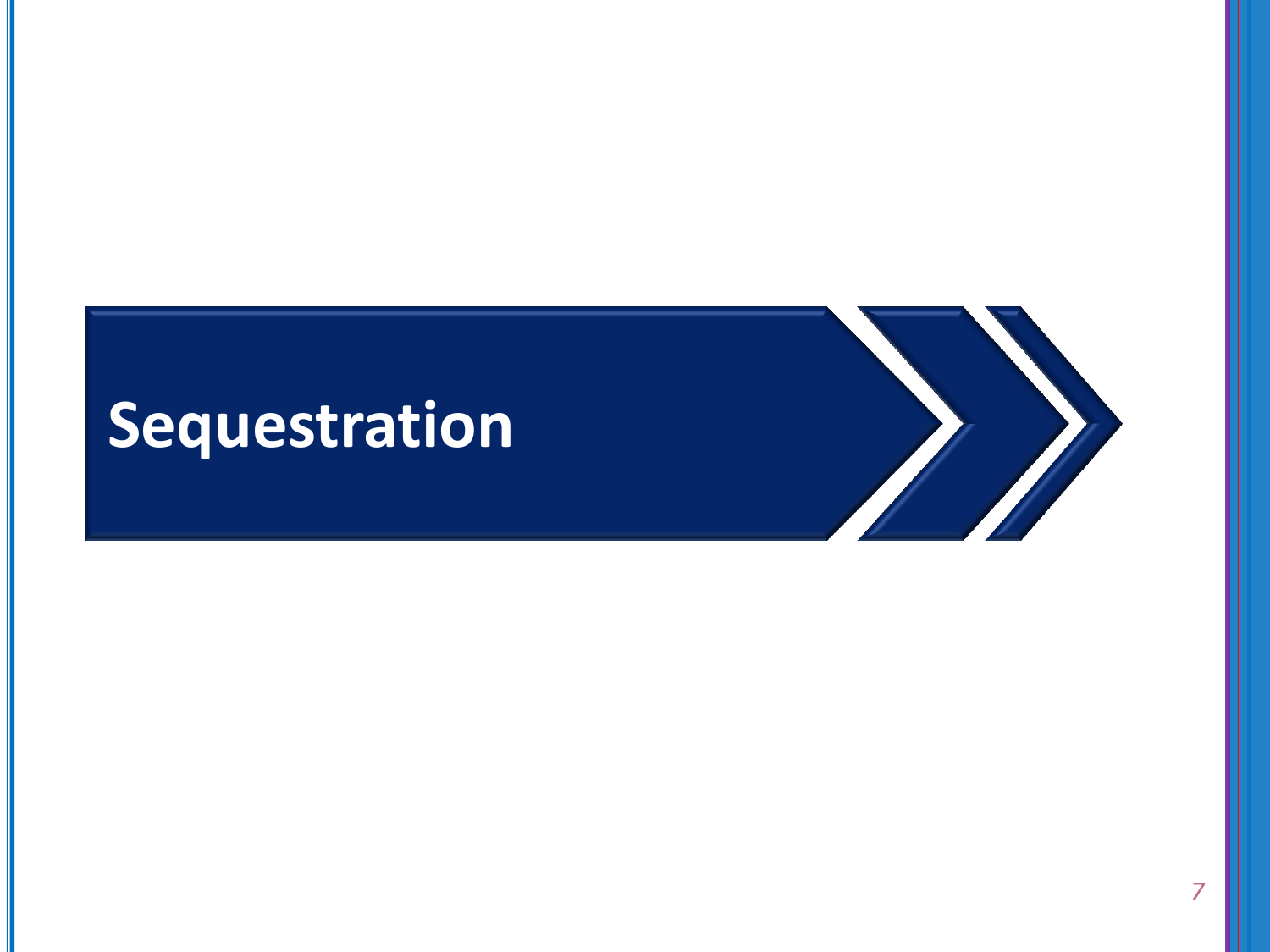## **How Will MN fare?**

- **o** Many unknowns remain
	- Timing of reductions
	- Restrictions placed on state agencies
	- Final amounts of reductions
- o Potential \$90 million annual reduction in programs subject to sequestration (FFIS estimate)
- **o** Reductions could be offset by automatic or specified increases in funding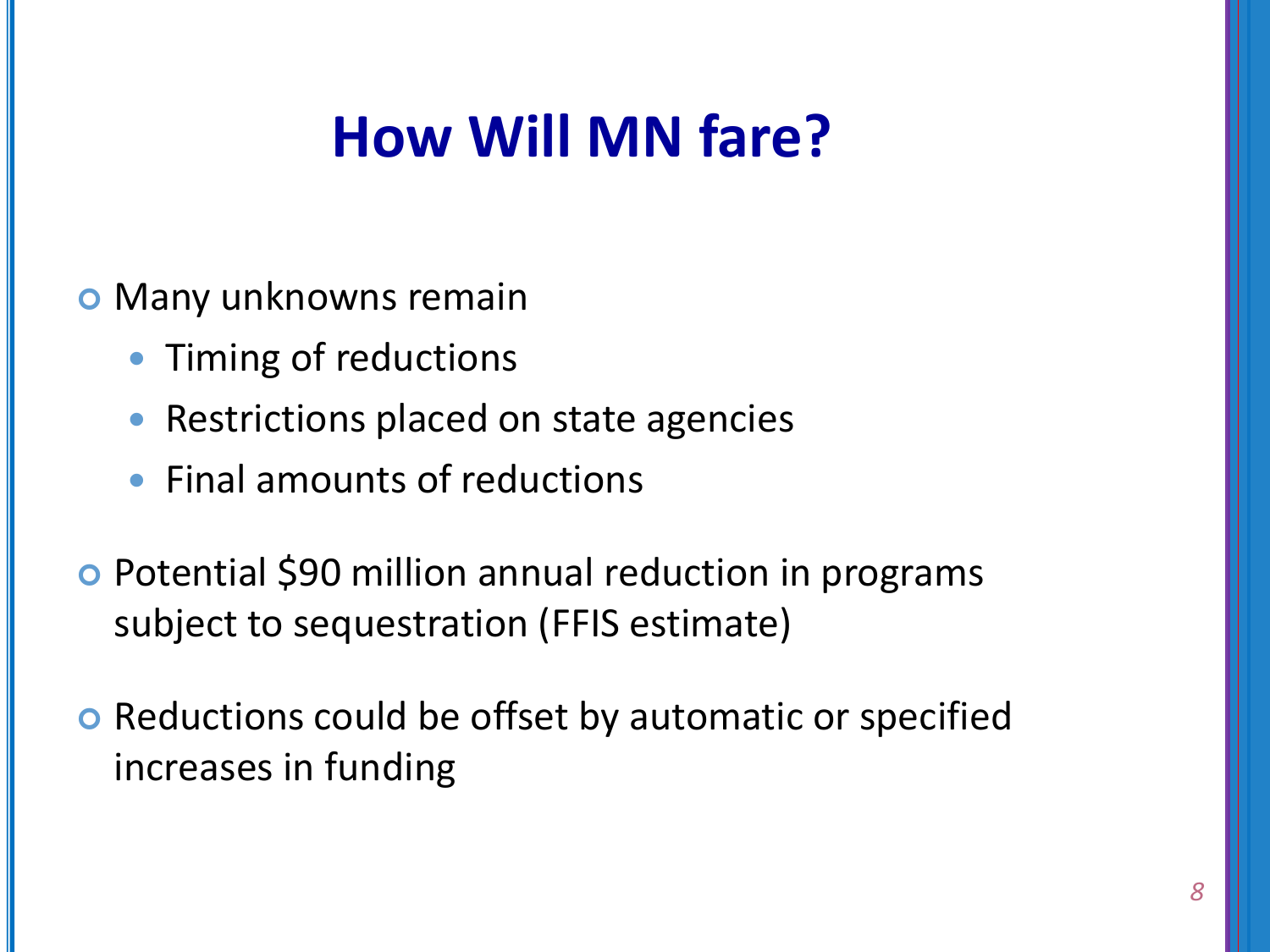## **Large Federal Programs are Exempt from Sequestration**

|                                                       | <b>FY 2013 CR</b> |                       |
|-------------------------------------------------------|-------------------|-----------------------|
|                                                       | <b>Funding</b>    | <b> Exempt [E] or</b> |
| Program                                               | (in thousands)    | <b>Covered [C]</b>    |
| <b>Medicaid -Vendor</b>                               | \$251,463,885     | F                     |
| National Highway Performance (NHPP)                   | 21,751,779        | F                     |
| <b>Temporary Assistance for Needy Families (TANF)</b> | 17,178,026        | F                     |
| Title I - Grants to Local Education Agencies (LEAs)   | 14,605,298        | $\mathsf{C}$          |
| <b>Special Education - Basic State Grant</b>          | 11,648,712        | $\mathsf{C}$          |
| <b>Medicaid Administration</b>                        | 11,440,274        | E                     |
| <b>Surface Transportation Program</b>                 | 10,005,135        | F                     |
| <b>Head Start</b>                                     | 8,017,311         | $\mathsf{C}$          |
| Women, Infants & Children (WIC)                       | 6,659,002         | $\mathsf{C}$          |
| <b>Foster Care</b>                                    | 4,146,000         | E                     |